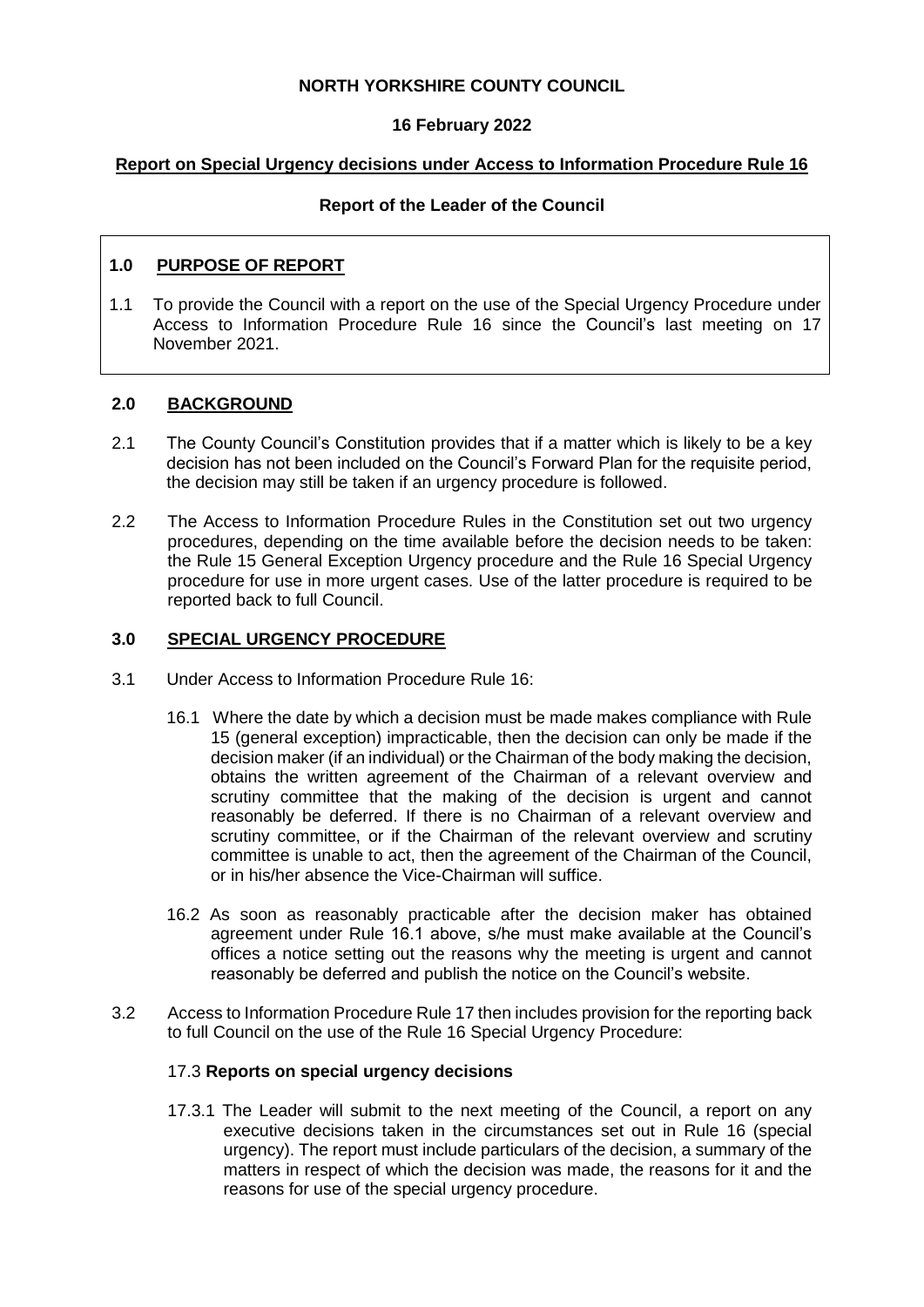17.3.2 The Leader must submit at least one report under 17.3.1 annually to Council.

3.3 This report, therefore, provides the report back to full Council on the use of the Rule 16 Special Urgency Procedure since the Council's last meeting.

## **4.0 USE OF SPECIAL URGENCY PROCEDURE**

- 4.1 The use of special urgency procedures since the last meeting of the County Council on 17 February 2021, is as summarised below:
- 4.2 **17 November 2021 - Local Government Review – Draft Structural Changes Order** Following the Leader's decision on 21 September 2021 with regard to the consultation response on the preferred contents of the Structural Change Order, the Department of Levelling Up, Housing and Communities wrote to the eight Councils in North Yorkshire on 3 November 2021 with a copy of a draft SCO for comments. The deadline for responding to the consultation on the drafting of the SCO was 17 November 2021. The special urgency procedure was followed to allow the Council to respond within the two week deadline set by Government.

A copy of the decision record can be accessed via the following link – [Decision -](https://edemocracy.northyorks.gov.uk/ieDecisionDetails.aspx?ID=1241) Local Government Review – [Draft Structural Changes Order | North Yorkshire County](https://edemocracy.northyorks.gov.uk/ieDecisionDetails.aspx?ID=1241)  **[Council](https://edemocracy.northyorks.gov.uk/ieDecisionDetails.aspx?ID=1241)** 

#### 4.3 **4 January 2022 – Domestic Abuse Safe Accommodation draft strategy**

At the meeting of the informal Executive on 7 December 2021, the Executive delegated the approval of the Domestic Abuse Safe Accommodation draft strategy to the Leader (a decision that was made by the Chief Executive Officer in consultation with the Executive). The decision to approve the Strategy was made by the Leader, at a meeting with Neil Irving Assistant Director Policy Partnerships and Communities, on 4 January 2022, ahead of being published on 5 January 2022.

The special urgency procedure was followed to allow the Council to submit the strategy within the deadline set by Government.

A copy of the decision record can be accessed via the following link - [Decision -](https://edemocracy.northyorks.gov.uk/ieDecisionDetails.aspx?ID=1370) [Domestic Abuse Safe Accommodation –](https://edemocracy.northyorks.gov.uk/ieDecisionDetails.aspx?ID=1370) Draft Strategy | North Yorkshire [County Council](https://edemocracy.northyorks.gov.uk/ieDecisionDetails.aspx?ID=1370)

#### 4.4 **11 January 2022 – HCV/NYCC funding for care workers**

At the meeting of the informal Executive, it was resolved to distribute grants to Care Providers, utilising money from Government and the NHS locally, with the aim of supporting recruitment and retention to the care provider workforce during the winter period December 2021 to March 2022. The decision was made by the Chief Executive Officer in consultation with the Executive.

The special urgency procedure was followed to allow the distribution of the funding as soon as possible

A copy of the decision record can be accessed via the following link - [Decision -](https://edemocracy.northyorks.gov.uk/ieDecisionDetails.aspx?ID=1403) [HCV/NYCC Funding for Care Workers | North Yorkshire County Council](https://edemocracy.northyorks.gov.uk/ieDecisionDetails.aspx?ID=1403)

#### 4.5 **11 January 2022 - Adult Social Care Governance and Prioritisation**

At the meeting of the informal Executive, it was resolved to enable urgent decision making regarding adult social care services to be taken during the winter period, where needed to ensure the urgent prioritisation and delivery of services to the public in a timely and efficient manner and to respond to public need. The decision was made by the Chief Executive Officer in consultation with the Executive.